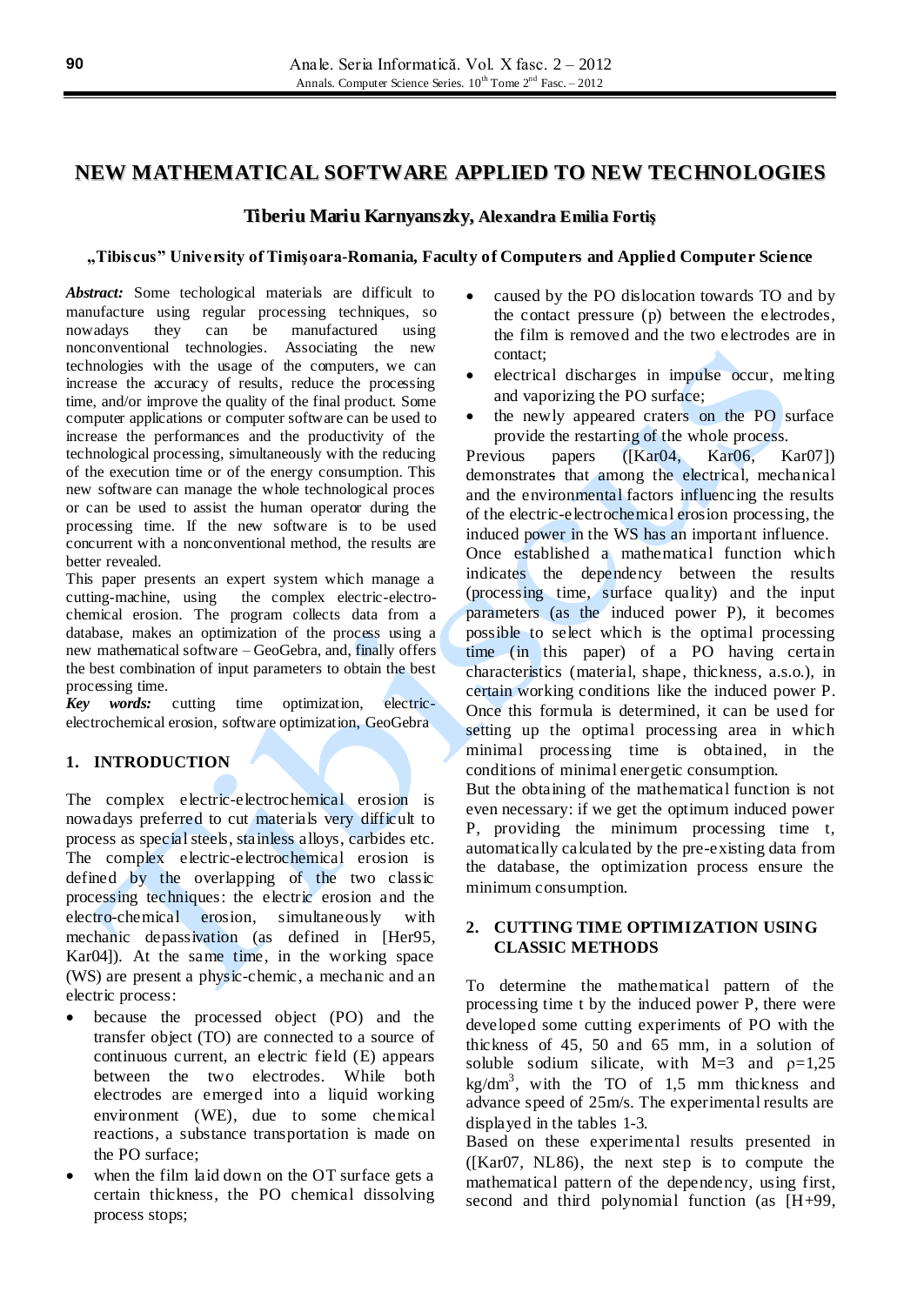Kar04] suggested), using the approximation method of least squares ([Kil97]):

$$
t = f(P) = a_1 * P + a_0 \tag{1}
$$

$$
t = f(P) = a_2 * P^2 + a_1 * P + a_0 \tag{2}
$$

$$
t = f(P) = a_3 * P^3 + a_2 * P^2 + a_1 * P + a_0 \tag{3}
$$

where:

|              | the processing time         |  |  |  |  |  |
|--------------|-----------------------------|--|--|--|--|--|
| P            | the induced power in WP     |  |  |  |  |  |
| $a_3, , a_0$ | the determined coefficients |  |  |  |  |  |

For the PO diameters taken into account we obtained the following results, presented as experimental (practically determined), and theoretical (computed using the best mathematical function) [Kar06, Kar07] in Table 1 to Table 3.

For all three experiments, the best approximation / the minimum errors occurred if the third rank polynomial function is applied, so the best matching offers the dependencies presented as equations (4) - (6).

**Table 1. Experimental and determined results of the processing time for OP thickness of 45 mm**

| -             |                        |                      |  |  |  |  |
|---------------|------------------------|----------------------|--|--|--|--|
| Induced power | Measured               | Calculated           |  |  |  |  |
| P[W]          | processing time        | processing time      |  |  |  |  |
|               | $t_{\text{m\&}}$ [sec] | $t_{calc}$ [sec]     |  |  |  |  |
| 1170          | 420                    | 420.331              |  |  |  |  |
| 2640          | 150                    | $151.\overline{758}$ |  |  |  |  |
| 3120          | 150                    | 141.452              |  |  |  |  |
| 3300          | 150                    | 142.091              |  |  |  |  |
| 3600          | 126                    | 145.713              |  |  |  |  |
| 4800          | 140                    | 128.582              |  |  |  |  |
| 5200          | 80                     | 86.074               |  |  |  |  |

| Table 2. Experimental and determined results of the |  |  |  |  |  |  |  |  |  |  |  |  |  |  |  |  |  |  |
|-----------------------------------------------------|--|--|--|--|--|--|--|--|--|--|--|--|--|--|--|--|--|--|
| processing time for OP thickness of 50 mm           |  |  |  |  |  |  |  |  |  |  |  |  |  |  |  |  |  |  |

| Induced power | Measured               | Calculated              |  |  |  |  |
|---------------|------------------------|-------------------------|--|--|--|--|
|               | processing time        | processing time         |  |  |  |  |
| P[W]          | $t_{\text{m\&}}$ [sec] | t <sub>calc</sub> [sec] |  |  |  |  |
| 1170          | 480                    | 480.000                 |  |  |  |  |
| 3360          | 160                    | 160.000                 |  |  |  |  |
| 3600          | 180                    | 160.000                 |  |  |  |  |
| 4680          | 120                    | 120.000                 |  |  |  |  |

**Table 3. Experimental and determined results of the processing time for OP thickness of 65 mm**

| o                     | Measured               | Calculated       |  |  |  |  |  |
|-----------------------|------------------------|------------------|--|--|--|--|--|
| Induced power<br>P[W] | processing time        | processing time  |  |  |  |  |  |
|                       | $t_{m\text{a}s}$ [sec] | $t_{calc}$ [sec] |  |  |  |  |  |
| 1040                  | 1140                   | 1134.944         |  |  |  |  |  |
| 1920                  | 420                    | 439.475          |  |  |  |  |  |
| 2880                  | 270                    | 236.677          |  |  |  |  |  |
| 3600                  | 250                    | 272.811          |  |  |  |  |  |
| 4680                  | 300                    | 296.094          |  |  |  |  |  |

| $t = -2,10164 * 10^{-8} * P^3 + 2,28327 * 10^{-4} * P^2 - 0,81247 * P + 1092,02195$   | (4) |
|---------------------------------------------------------------------------------------|-----|
| $t = -5.68785 * 10^{-8} * P^3 + 5.56847 * 10^{-4} * P^2 - 1.72504 * P + 1827$ , 12421 |     |
| $t = -6,21447 * 10^{-8} * P^3 + 6,7763 * 10^{-4} * P^2 - 2,3757 * P + 2942,6473$      | (6) |

The graphical representation of the t functions, experimentally and, respectively, theoretically determined, using the Mathcad application [\(MathSoft,](http://www.ptc.com/) Inc.) is displayed in the figures 1-3 (where the continuous line represents the interpolation function based on the experimental values and the dashed line represents the mathematical  $3<sup>rd</sup>$  rank functions).



**Figure 1. Graphical representation for PO diameter of 45 mm**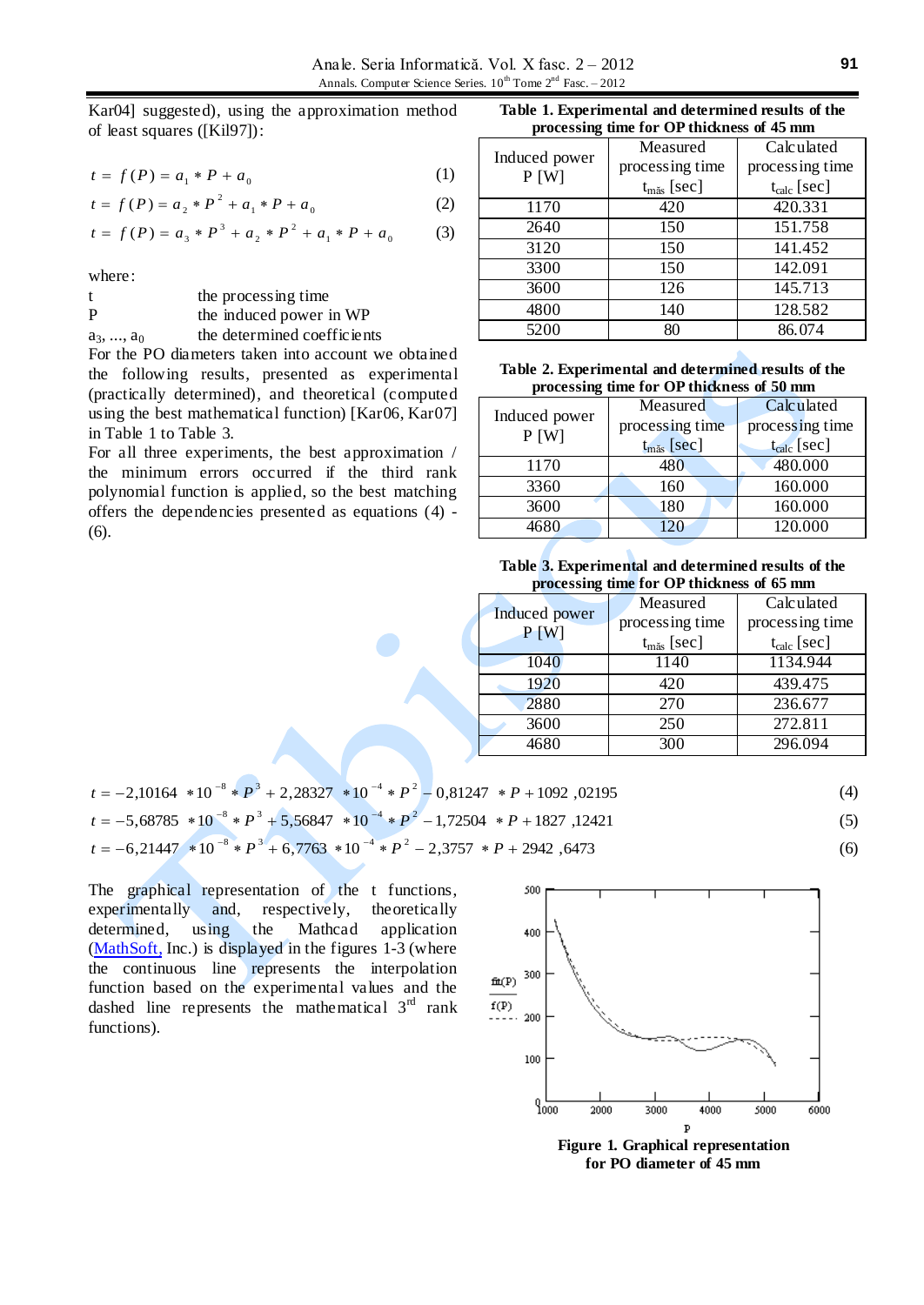

**for PO diameter of 65 mm**

The majority of errors don't surpass 10%, so we presumed that the elaborated pattern is correct and it can be used as a basis to determine the processing time dependency on the induced power.

### **3. DEBITING TIME OPTIMIZATION USING GEOGEBRA**

In some circumstances, the use of empirically determined coefficients is not the best answer to the problem. Therefore a mathematical software solution may be implemented in order to obtain quickly a better precision with low cost computing effort.

In order to solve this task, we used GeoGebra ([\*\*\*12]), a new and open-source instrument for mathematical and statistical calculus.

The main goal of the mathematical function is to determine the optimal debiting conditions of the materials which accept the processing through complex electric-electrochemical erosion. Then, the computer application allows the selection of the work conditions, presenting a selection from the database containing data on similar experiments (Figure 7).

It must be mentioned that, if the database contains no information on the similar experiments, the program emits a warning message and the optimization is finished without success.

Our computer application obtains information on the selected processing technology, according to some classification criteria such as: the processing machine, the material, the shape and the dimensions of the processed and transfer object, the material and the way of using the work liquid etc. ([Kar04])



**Figure 4. Graphical representation for PO diameter of 45 mm**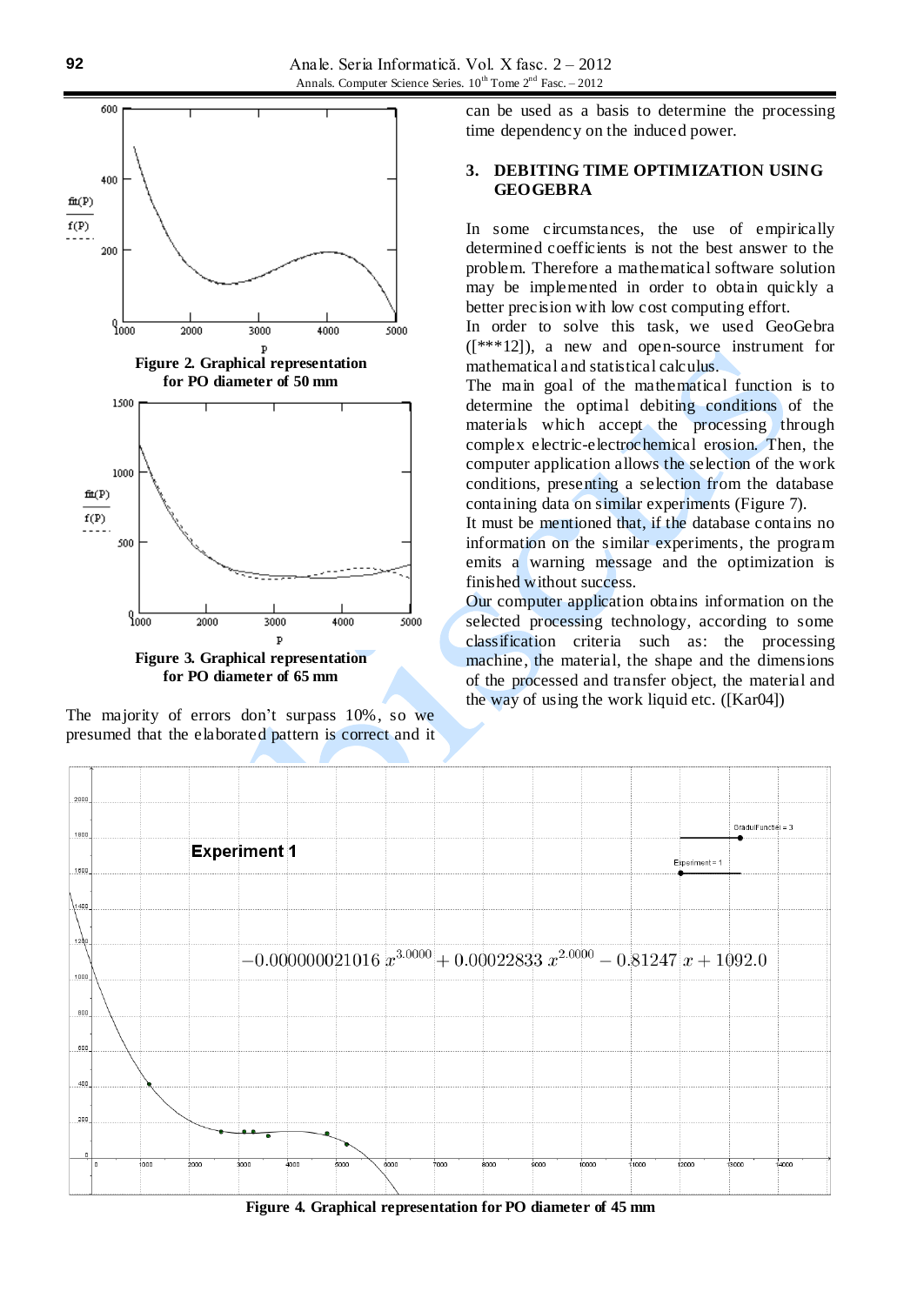Anale. Seria Informatică. Vol. X fasc. 2 – 2012 Annals. Computer Science Series.  $10^{th}$  Tome  $2^{nd}$  Fasc. – 2012



**Figure 5. Graphical representation for PO diameter of 50 mm**